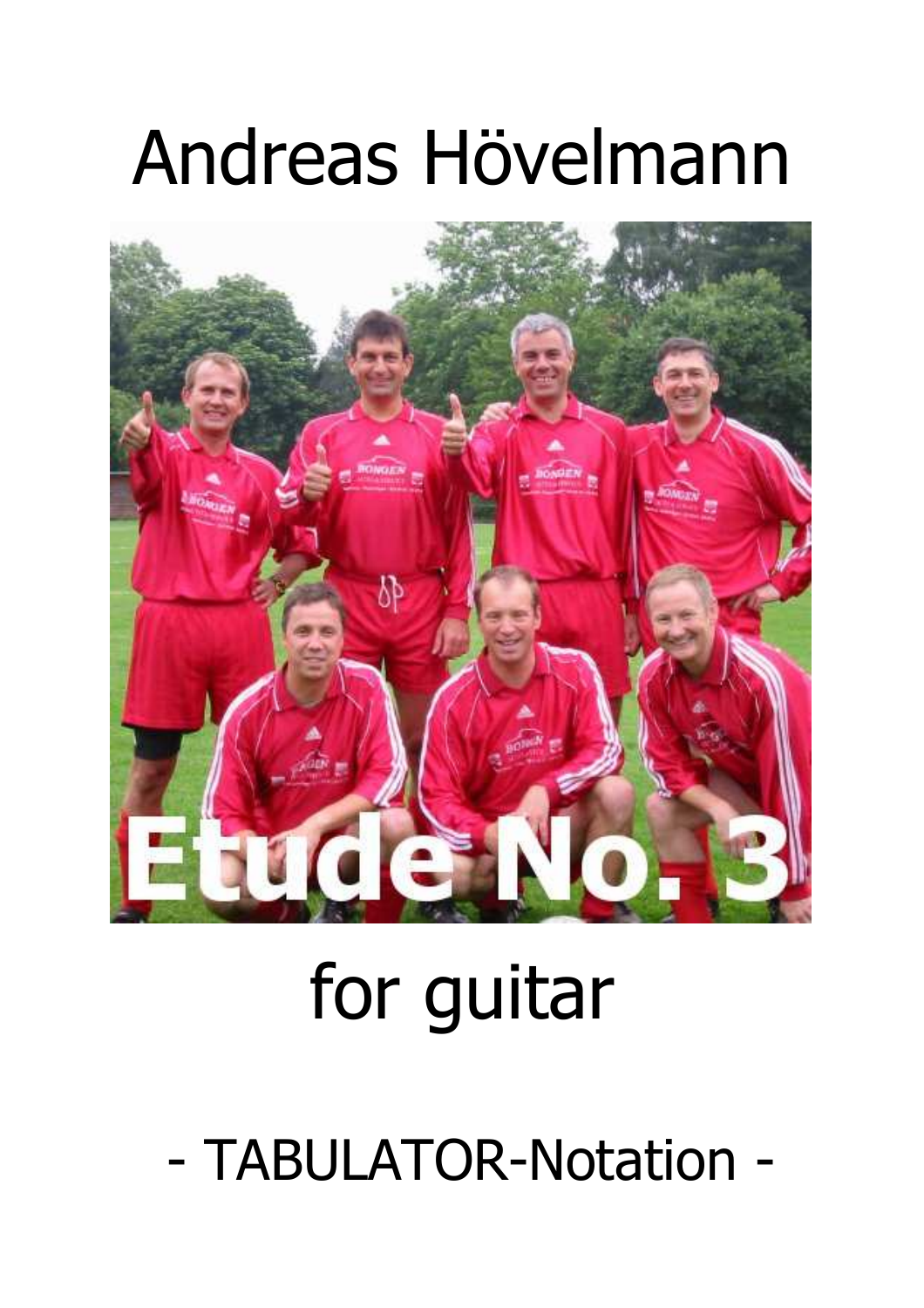

Copyright by Andreas Hövelmann - All rights reserved. - Just for privat use.